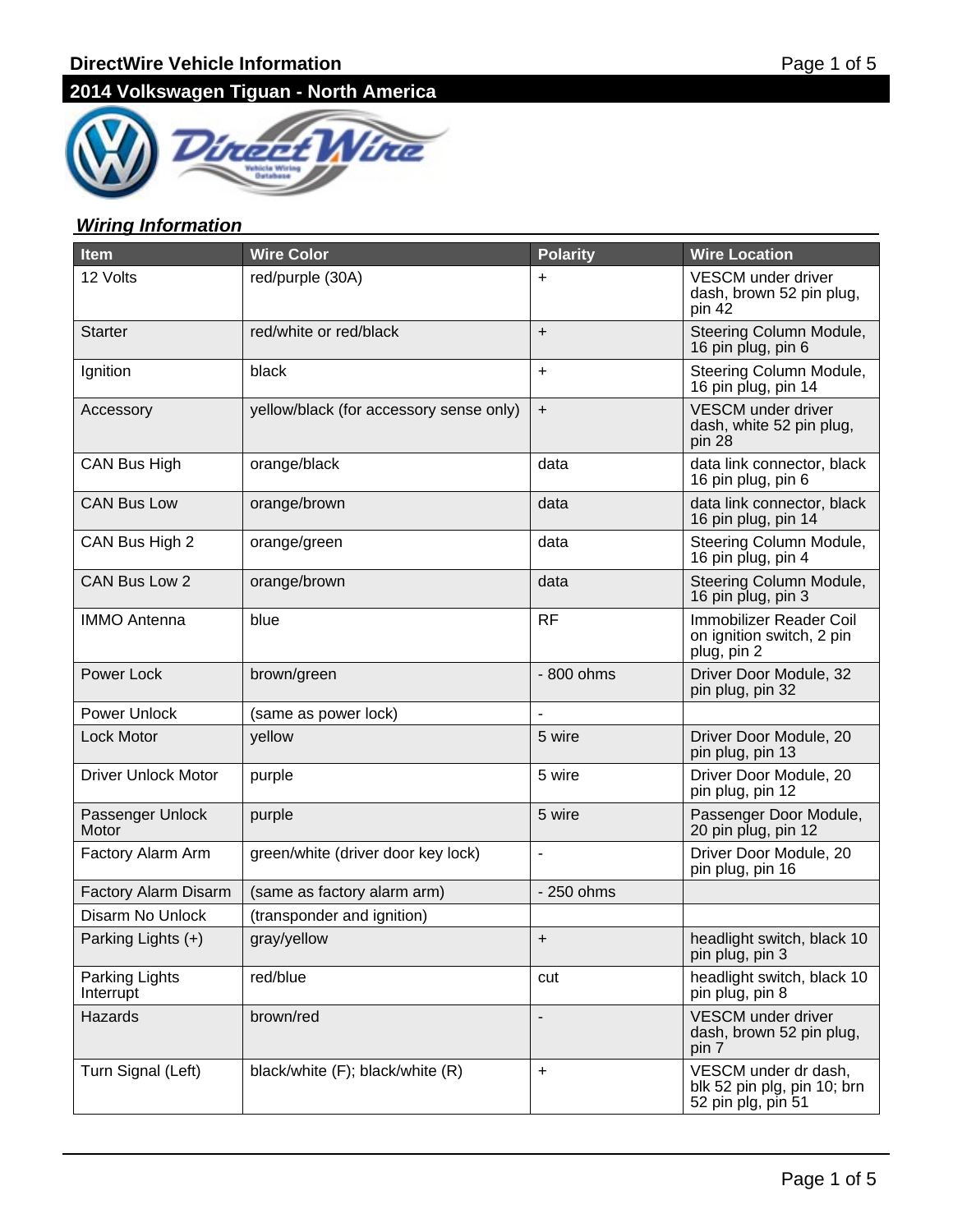

| <b>Item</b>                        | <b>Wire Color</b>                                  | <b>Polarity</b>          | <b>Wire Location</b>                                                       |
|------------------------------------|----------------------------------------------------|--------------------------|----------------------------------------------------------------------------|
| Turn Signal (Right)                | black/green (F); black/green (R)                   | $\ddot{}$                | VESCM under dr dash,<br>brn 52 pin plug, pin 50;<br>blk 52 pin plug, pin 9 |
| Headlight                          | white/red                                          | $+$                      | VESCM under driver<br>dash, black 52 pin plug,<br>pin 22                   |
| AutoLights                         | purple (interrupt to turn off)                     | $+$                      | <b>VESCM</b> under driver<br>dash, black 52 pin plug,<br>pin 20            |
| Reverse Light                      | black/blue                                         | $\ddot{}$                | <b>VESCM</b> under driver<br>dash, black 52 pin plug,<br>pin 28            |
| Left Front Door<br>Trigger         | brown/yellow                                       |                          | Driver Door Module, 20<br>pin plug, pin 7                                  |
| <b>Right Front Door</b><br>Trigger | brown/yellow                                       |                          | Passenger Door Module,<br>20 pin plug, pin 7                               |
| Left Rear Door<br>Trigger          | black/gray                                         |                          | Left Rear Door Module,<br>18 pin plug, pin 7                               |
| <b>Right Rear Door</b><br>Trigger  | black/gray                                         | $\blacksquare$           | Right Rear Door Module,<br>18 pin plug, pin 7                              |
| Dome Light                         | red/purple                                         | ÷,                       | <b>VESCM</b> under driver<br>dash, brown 52 pin plug,<br>pin 10            |
| Trunk/Hatch Pin                    | brown/blue                                         | $\blacksquare$           | VESCM under driver<br>dash, black 52 pin plug,<br>pin 29                   |
| Hood Pin                           | brown/green                                        |                          | <b>VESCM</b> under driver<br>dash, black 52 pin plug,<br>pin 14            |
| <b>Trunk/Hatch Release</b>         | purple/green (rear handle switch)                  | ÷,                       | VESCM under driver<br>dash, black 52 pin plug,<br>pin 13                   |
| <b>Trunk Release Motor</b>         | red/purple                                         | 5 wire                   | <b>VESCM</b> under driver<br>dash, white 52 pin plug,<br>pin 11            |
| <b>Fuel Door Release</b>           | (locks/unlocks along with doors)                   |                          |                                                                            |
| Tachometer                         | red/black, red/white, brown/purple, or<br>red/gray | ac                       | any fuel injector, 2 pin<br>plug, pin 2                                    |
| <b>Clutch Pedal</b>                | purple/black                                       | $\overline{\phantom{a}}$ | VESCM under driver<br>dash, brown 52 pin plug,<br>pin 30                   |
| <b>Fuel Pump</b>                   | blue/purple                                        | $\ddot{}$                | driver kick, harness to<br>rear                                            |
| Rear Defroster                     | yellow/gray                                        | - latched                | VESCM under driver<br>dash, white 52 pin plug,<br>pin 22                   |
| Mirror Defroster                   | yellow                                             |                          | Driver Door Module, 32<br>pin plug, pin 28                                 |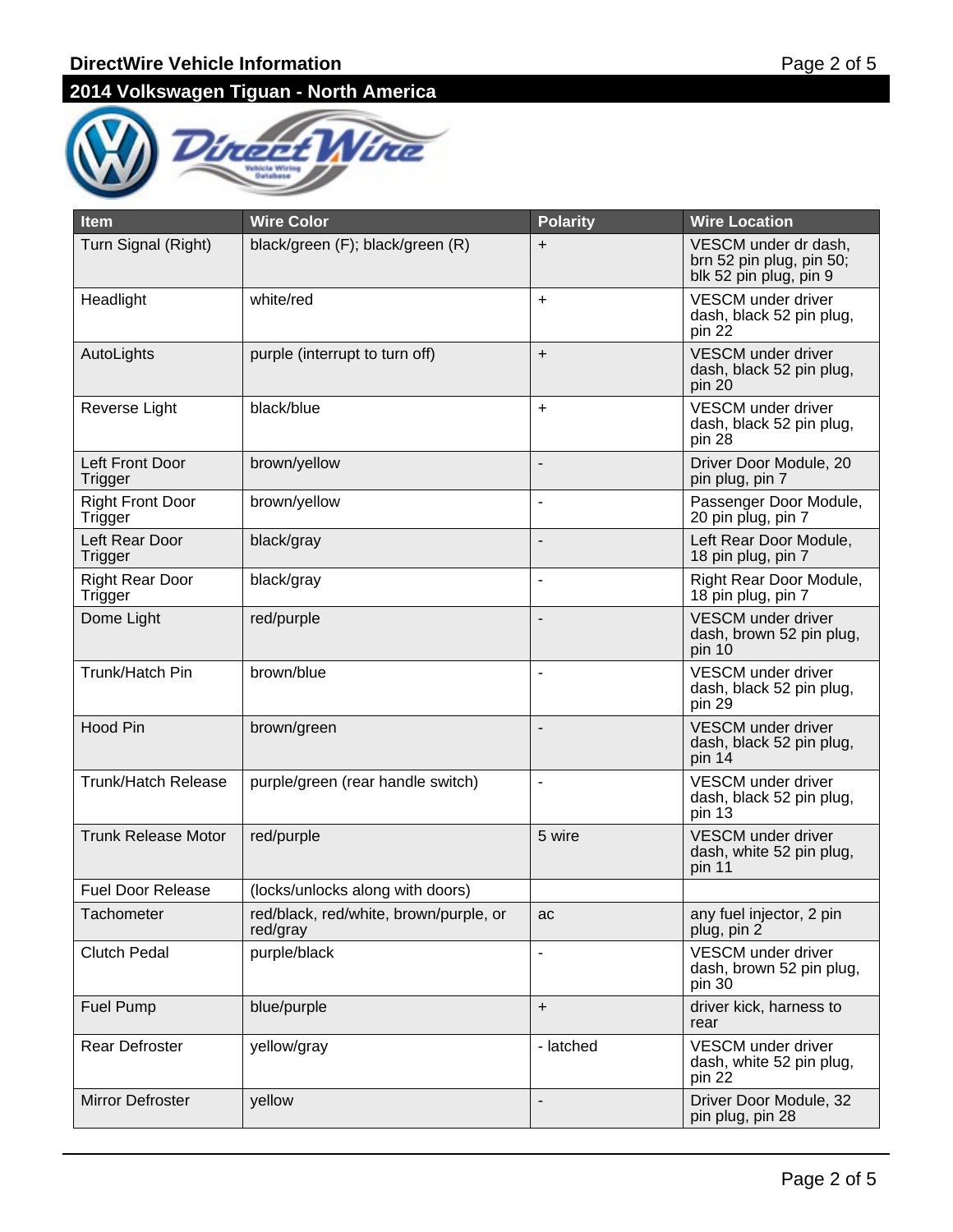

| <b>Item</b>                            | <b>Wire Color</b>                                       | <b>Polarity</b>          | <b>Wire Location</b>                                                       |
|----------------------------------------|---------------------------------------------------------|--------------------------|----------------------------------------------------------------------------|
| Left Front Heated<br>Seat              | (CAN and LIN bus)                                       |                          |                                                                            |
| <b>Right Front Heated</b><br>Seat      | (CAN and LIN bus)                                       |                          |                                                                            |
| <b>Speed Sense</b>                     | (wheel speed sensor)                                    |                          |                                                                            |
| <b>Brake Wire</b>                      | black/red (functions with ignition on<br>only)          | $\ddot{}$                | <b>VESCM</b> under driver<br>dash, brown 52 pin plug,<br>pin 17            |
| Parking Brake                          | blue/black                                              | $\overline{\phantom{a}}$ | electric parking brake<br>switch, 16 pin plug, pin 10                      |
| Horn Trigger                           | yellow/blue                                             | $\overline{\phantom{a}}$ | <b>VESCM</b> under driver<br>dash, white 52 pin plug,<br>pin <sub>41</sub> |
| Wipers                                 | (CAN and LIN bus)                                       |                          |                                                                            |
| <b>Left Front Window</b><br>(Up/Down)  | (use factory alarm arm/disarm)                          |                          |                                                                            |
| <b>Right Front Window</b><br>(Up/Down) | (see left front window)                                 |                          |                                                                            |
| Left Rear Window<br>(Up/Down)          | (see left front window)                                 |                          |                                                                            |
| <b>Right Rear Window</b><br>(Up/Down)  | (see left front window)                                 |                          |                                                                            |
| Sun Roof<br>(Open/Close)               | (use factory alarm arm/disarm)                          |                          |                                                                            |
| Memory Seat 1                          | blue/yellow                                             | + resistor               | memory seat switch, 6 pin<br>plug, pin 5                                   |
| <b>Memory Seat 2</b>                   | (same as memory seat 1)                                 | + resistor               |                                                                            |
| Memory Seat 3                          | blue/green                                              | + resistor               | memory seat switch, 6 pin<br>plug, pin 2                                   |
| Radio 12V                              | red/yellow or red/gray                                  | $\ddot{}$                | radio, 16 pin plug, pins<br>15, 16                                         |
| Radio Ground                           | brown                                                   | $\blacksquare$           | radio, 16 pin plug, pin 12                                                 |
| Radio Ignition                         | (Infotainment CAN)                                      |                          |                                                                            |
| Radio Illumination                     | (Infotainment CAN)                                      |                          |                                                                            |
| Factory Amp Turn-on                    | (Infotainment CAN)                                      |                          |                                                                            |
| Left Front Speaker<br>(+/-)            | brown/green - brown/blue or green -<br>brown            | $+, -$                   | radio, 8 pin plug, pins 3 -                                                |
| <b>Right Front Speaker</b><br>$(+/-)$  | brown/red - brown/black or blue -<br>brown              | $+,-$                    | radio, 8 pin plug, pins 2 -                                                |
| Left Rear Speaker<br>(+/-)             | red/white - brown/white or white -<br>brown             | $+, -$                   | radio, 8 pin plug, pins 4 -                                                |
| <b>Right Rear Speaker</b><br>$(+/-)$   | red/purple - brown/purple or yellow -<br>brown          | $+, -$                   | radio, 8 pin plug, pins 1 -                                                |
| Subwoofer (+/-)                        | gray/brown - gray/red (1); brown/red -<br>wht/red $(2)$ | $+, -$                   | amplifier under driver<br>seat, 38 pin plug, pins 4 -<br>$16; 17 - 5$      |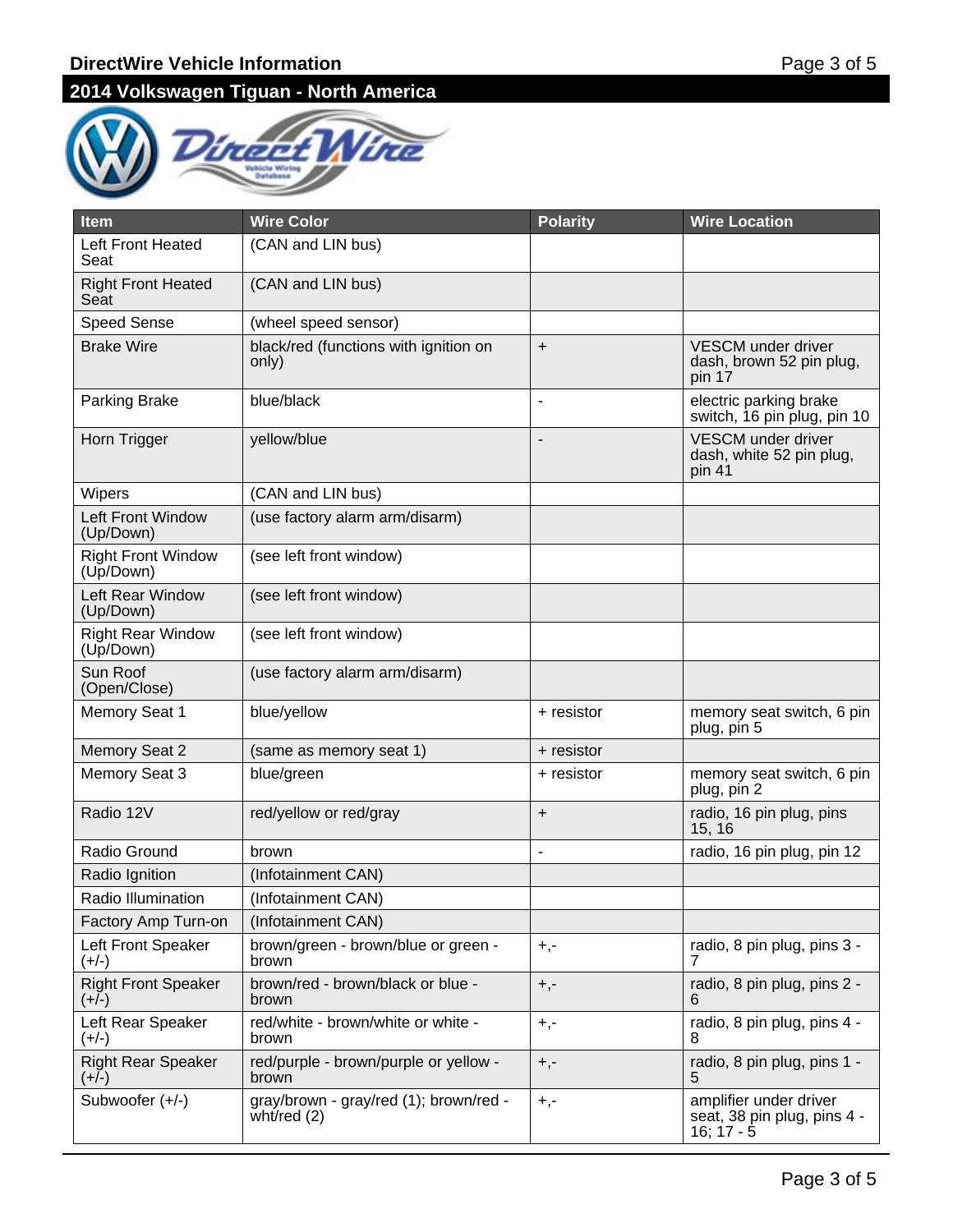

| <b>Item</b>                       | <b>Wire Color</b>  | <b>Polarity</b> | <b>Wire Location</b>         |
|-----------------------------------|--------------------|-----------------|------------------------------|
| Aux. Audio Input Left<br>$(+/-)$  | green - gray       | ۰, +            | radio, 12 pin plug, pins 1 - |
| Aux. Audio Input<br>$Right (+/-)$ | yellow - gray      | ۰,              | radio, 12 pin plug, pins 7 - |
| Satellite Radio 12<br>Volts       | (built into radio) |                 |                              |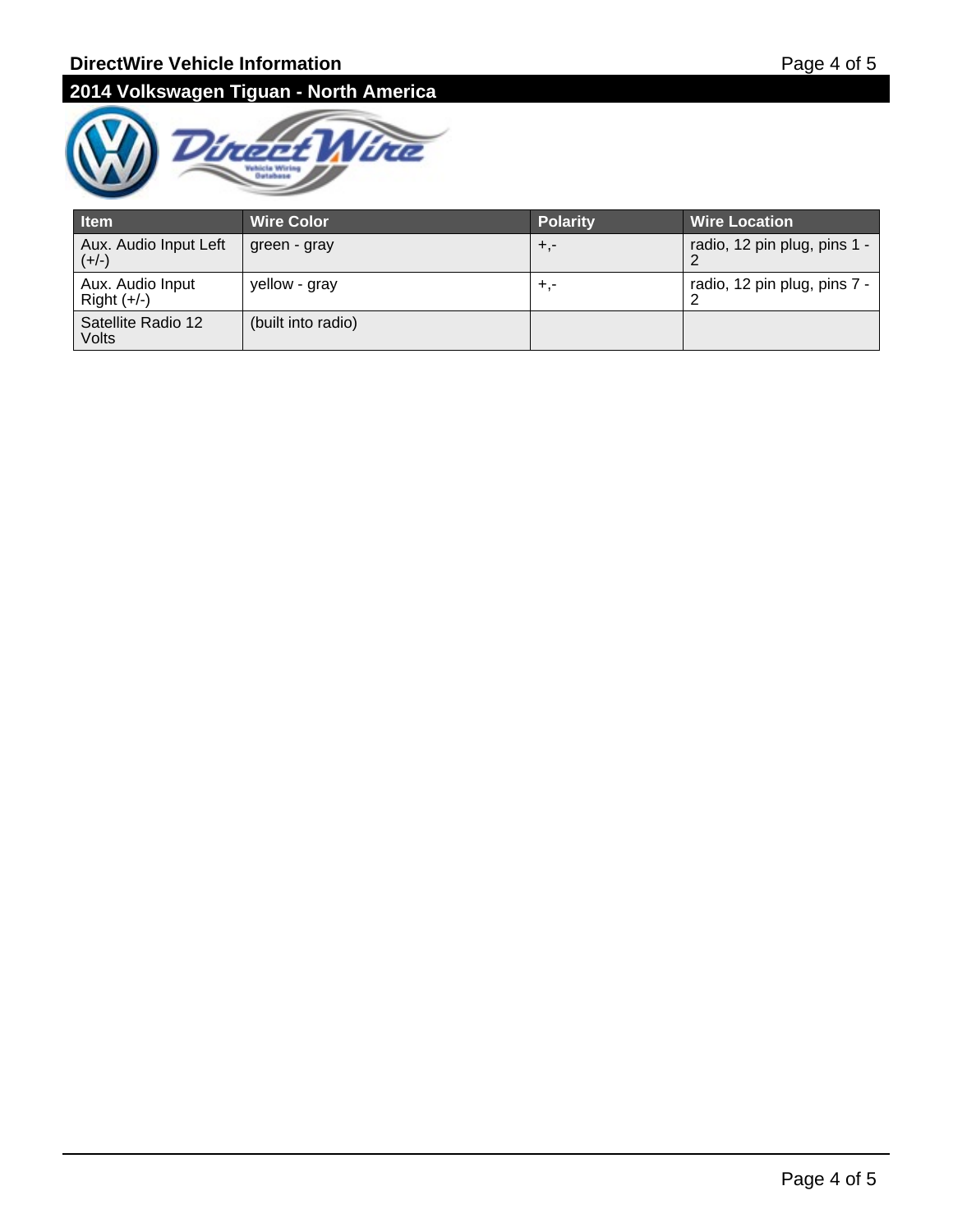

#### **What Fits**

| <b>Item</b>                | <b>Size</b>        | <b>Depth</b> | Location         |
|----------------------------|--------------------|--------------|------------------|
| Headunit                   | irregular          |              | center of dash   |
| Left Front Speaker         | 6.5                | 3            | left front door  |
| Left Front Tweeter         |                    |              | left front door  |
| <b>Right Front Speaker</b> | 6.5                | 3            | right front door |
| <b>Right Front Tweeter</b> |                    |              | right front door |
| Left Rear Speaker          | 6.5                | 3            | left rear door   |
| Left Rear Tweeter          |                    |              | left rear door   |
| <b>Right Rear Speaker</b>  | 6.5                | 3            | right rear door  |
| <b>Right Rear Tweeter</b>  |                    |              | right rear door  |
| Satellite Radio Tuner      | (built into radio) |              |                  |